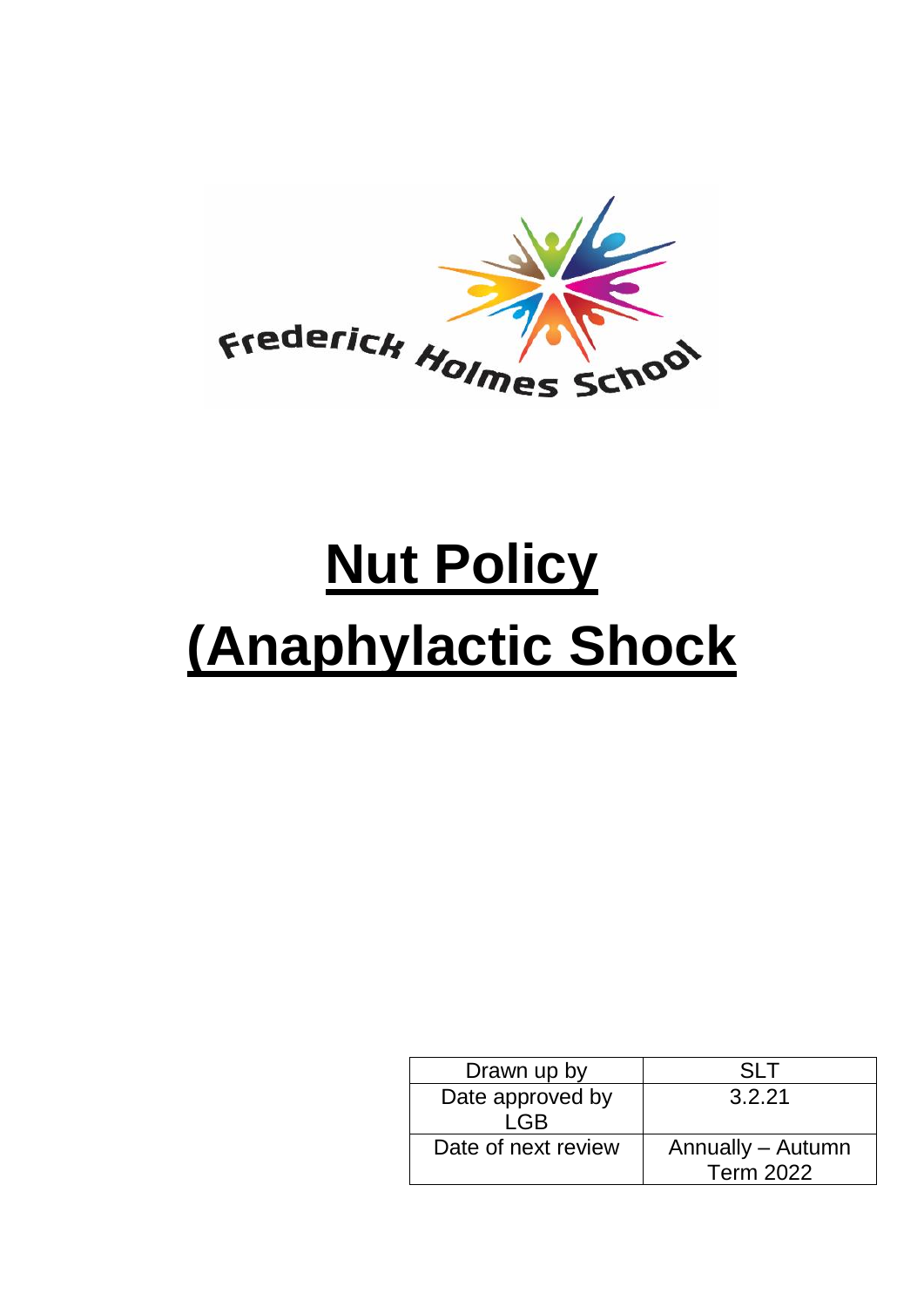## **Nut-Free Policy**

Although we recognise that this cannot be guaranteed, Frederick Holmes School aims to be a Nut-Free school. This policy serves to set out all measures to reduce the risk to those children and adults who may suffer an anaphylactic reaction if exposed to nuts to which they are sensitive. The school aims to protect children who have allergies to nuts yet also help them, as they grow up, to take responsibility as to what foods they can eat and to be aware of where they may be put at risk. We do not allow nuts or nut products in school lunch boxes.

Our "Nut-Free Policy" means that the following items should not be brought into school:

- Packs of nuts
- Peanut butter sandwiches
- Fruit and cereal bars that contain nuts
- Chocolate bars or sweets that contain nuts
- Sesame seed rolls (children allergic to nuts may also have a severe reaction to sesame)
- Cakes made with nuts

We have a policy to not use nuts in any of our food prepared on site at our school. Our suppliers provide us with nut-free products. However, we cannot guarantee freedom from nut traces.

## **Definition**

Anaphylaxis (also known as anaphylactic shock) is an allergic condition that can be severe and potentially fatal. Anaphylaxis is your body's immune system reacting badly to a substance (an allergen), such as food, which it wrongly perceives as a threat. The whole body can be affected, usually within minutes of contact with an allergen, although sometimes the reaction can happen hours later.

# **Staff**

Staff and volunteers must ensure they do not bring in or consume nut products in school and ensure they follow good hand washing practice. Caution must be taken at certain times of year such as Easter and Christmas. If Staff distribute confectionary, care must be taken to ensure that no nuts are included in the product. Fruit sweets such as Haribo are a better alternative. Particular products that are a cause for concern are: - Celebrations – Roses – Heroes – Quality Street.

All product packaging must be checked for warnings directed at nut allergy sufferers and if the following or similar are displayed, the product must not be used in school. Packaging must be checked for:

- Not suitable for nut allergy suffers;
- This product contains nuts;
- This product may contain traces nuts; o Indicating this is unsuitable for school consumption.

Epi Pen trained staff are named First Aiders. Please check the posters around school for a list of qualified staff.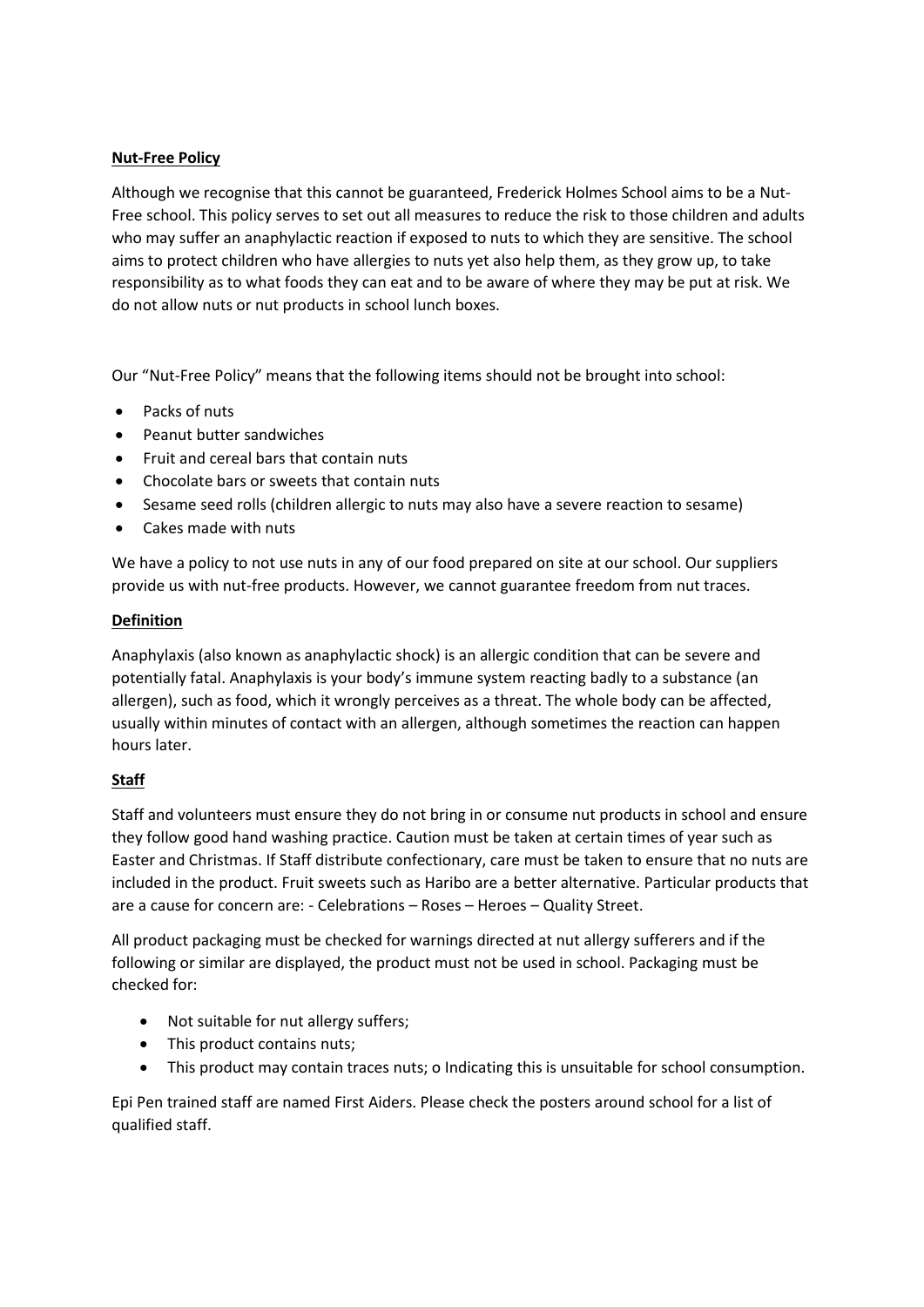## **Parents and Carers**

Parents and carers must notify staff of any known or suspected allergy to nuts and provide all medical and necessary information. This will be added to the child's care plan and if necessary a meeting organised with the class team. Homemade snacks or party food contributions must have a label detailing all ingredients present and the kitchen environment where the food was prepared must be nut free.

If you are unsure about a selection please speak to a staff member before bringing the food item into school. The school requests that parents and carers observe the nut-free policy and therefore do not include nuts, or any traces of nuts, in packed lunches.

## **Children**

All children are regularly reminded about the good hygiene practice of washing hands before and after eating which helps to reduce the risk of secondary contamination. Likewise, children are reminded and carefully supervised to minimise the act of food sharing with their friends.

#### **School trips/Residential visits**

No child will be denied the opportunity to take part in school trips/residential visits because of allergy, unless advised by their GP. Treatments will be readily available throughout the trip, being carried either by the supervising adult. Group leaders and appropriate staff will have undertaken relevant training in the recognition and management of allergic reaction. Relevant emergency contact numbers will be carried by supervising staff. Relevant risk assessments will be carried out prior to school visit. The school with liaise with residential provider to ensure they can meet the child's requirements

# **Staff, Adult Visitors**

School staff or adult visitors may also have allergic reactions. If a staff member has a known allergy they should ensure that this is communicated to the school's leadership team, school nurse and their class team. They should have their epi-pen with then at all times.

#### **Health Plans and Emergency Response**

We have individual Healthcare plans for children with allergies and Allergy Lists are displayed highlighting Healthcare plans in place, triggers, medication (Medication will be stored, administered and documented in accordance with our Administering Medicine Policy).

#### **Symptoms**

The symptoms of anaphylaxis usually start between three and sixty minutes after contact with the allergen. Less commonly they can occur a few hours or even days after contact. An anaphylactic reaction may lead to feeling unwell or dizzy or may cause fainting due to a sudden drop in blood pressure. Narrowing of the airways can also occur at the same time, with or without the drop in blood pressure. This can cause breathing difficulties and wheezing.

Other symptoms:

- Swollen eyes, lips, genitals, hands, feet and other areas (this is called angioedema)
- Itching
- Sore, red, itchy eyes